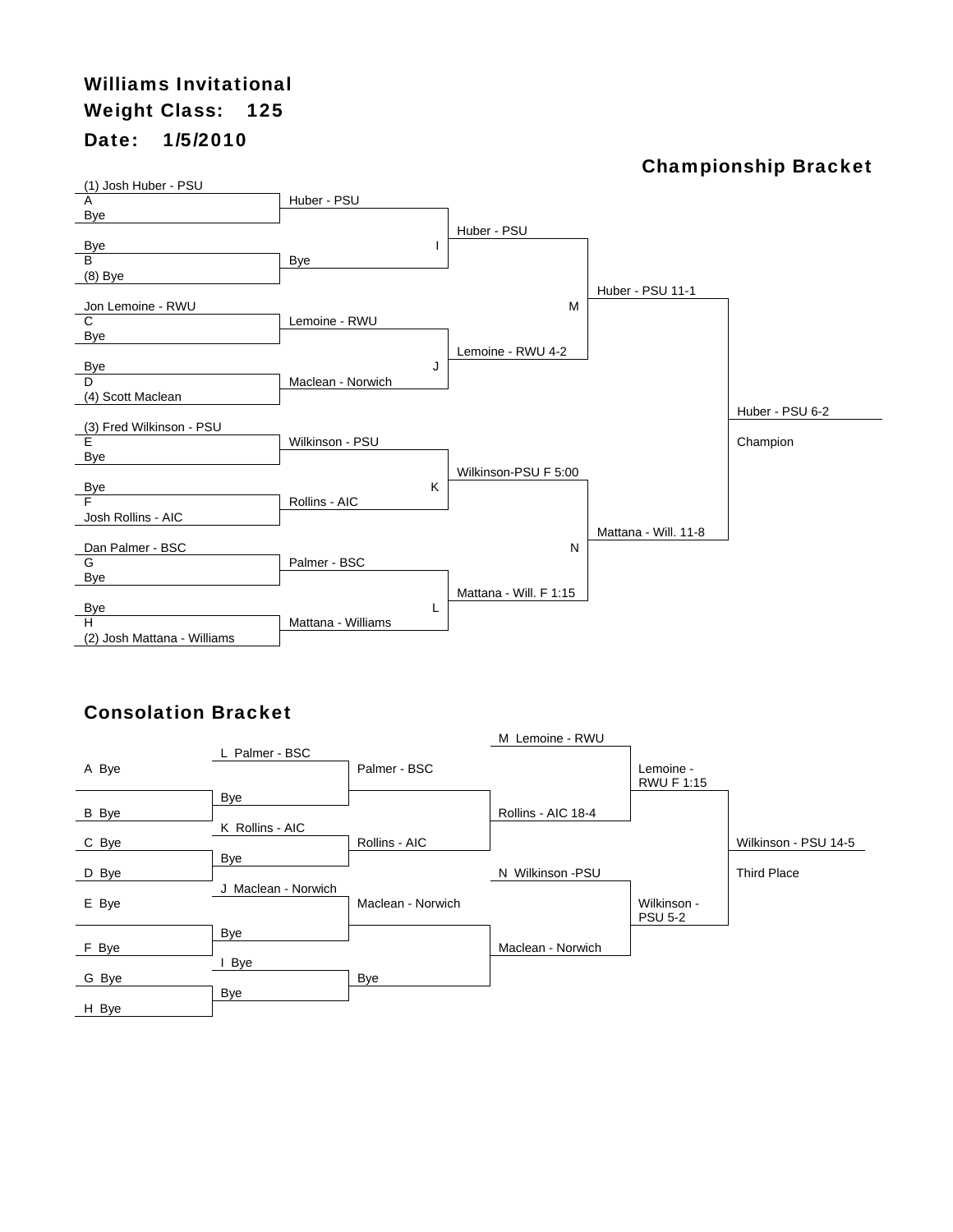# Williams Invitational Weight Class: 133 Date: 1/5/2010

#### Championship Bracket



|                     |                    |                       | M Sand - Simpson    |                       |                          |
|---------------------|--------------------|-----------------------|---------------------|-----------------------|--------------------------|
| A Bye               | L Francis - BSC    | Quinn - BSC 10-5      |                     | Sand -<br>Simpson 7-3 |                          |
| B Quinn - BSC       | Quinn - BSC        |                       |                     |                       |                          |
|                     | K Mahoney - RWU    |                       | Mahoney - RWU 11-3  |                       |                          |
| C Bye               |                    | Mahoney-RWU F 1:38    |                     |                       | Tanabe - Williams<br>1-0 |
|                     | Cortright - AIC    |                       |                     |                       |                          |
| D Cortright - AIC   |                    |                       | N Clay - AIC        |                       | <b>Third Place</b>       |
|                     | Tanabe - Williams  |                       |                     |                       |                          |
| E Bye               |                    | Tanabe - Will. F 1:37 |                     | Tanabe -              |                          |
|                     | Paolera - PSU      |                       |                     | Williams 11-3         |                          |
| F Paolera - PSU     |                    |                       | Tanabe - Will. 14-1 |                       |                          |
|                     | Bolduc - PSU       |                       |                     |                       |                          |
| G Simmons - William |                    | Bolduc - PSU F 1:30   |                     |                       |                          |
| H Bye               | Simmons - Williams |                       |                     |                       |                          |
|                     |                    |                       |                     |                       |                          |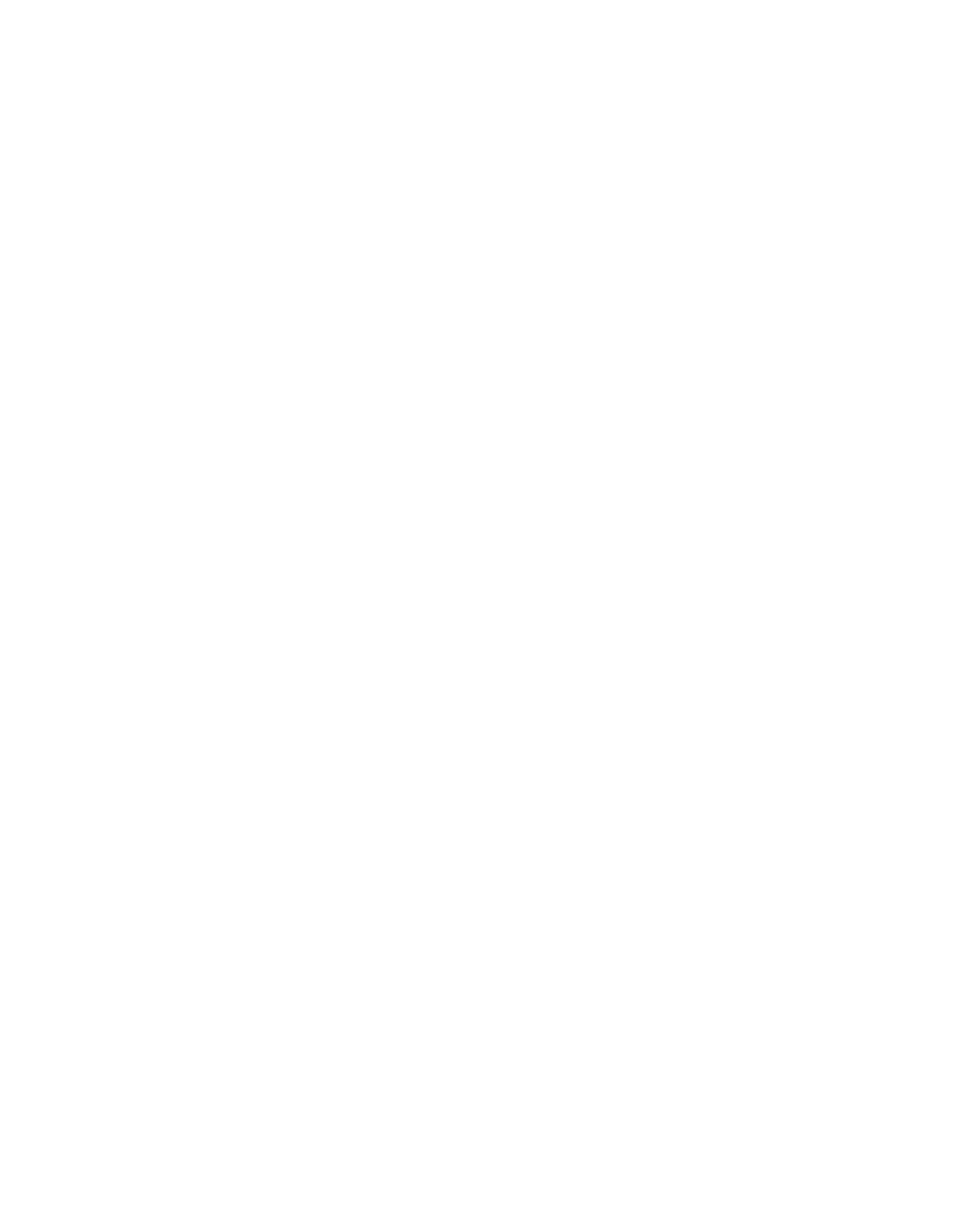## Williams Invitational Weight Class: 141 Date: 1/5/2010

#### Championship Bracket



|                 |                    |                       | M Haddad - AIC      |                              |                                  |
|-----------------|--------------------|-----------------------|---------------------|------------------------------|----------------------------------|
| A Casella - PSU | L Kernan - Norwich | Kernan - NU 11-2      |                     | Haddad - AIC<br>$8 - 4$      |                                  |
|                 | Casella - PSU      |                       |                     |                              |                                  |
| B Bye           |                    |                       | O'Shea - RWU 10-7   |                              |                                  |
| C Bye           | K O'Shea - RWU     | O'Shea - RWU          |                     |                              | Rittenburg - Williams<br>$4 - 2$ |
|                 | Bye                |                       |                     |                              |                                  |
| D Bye           |                    |                       | N Brus - Simpson    |                              | <b>Third Place</b>               |
| E Bye           | J Monaco - Norwich | Monaco - NU F 1:37    |                     | Rittenburg -<br>Williams 9-1 |                                  |
|                 | Grant - BSC        |                       |                     |                              |                                  |
| F Grant - BSC   |                    |                       | Rittenburg - INJ DF |                              |                                  |
| G Bye           | Rittenburg - Will. | Rittenburg - Williams |                     |                              |                                  |
| H Bye           | Bye                |                       |                     |                              |                                  |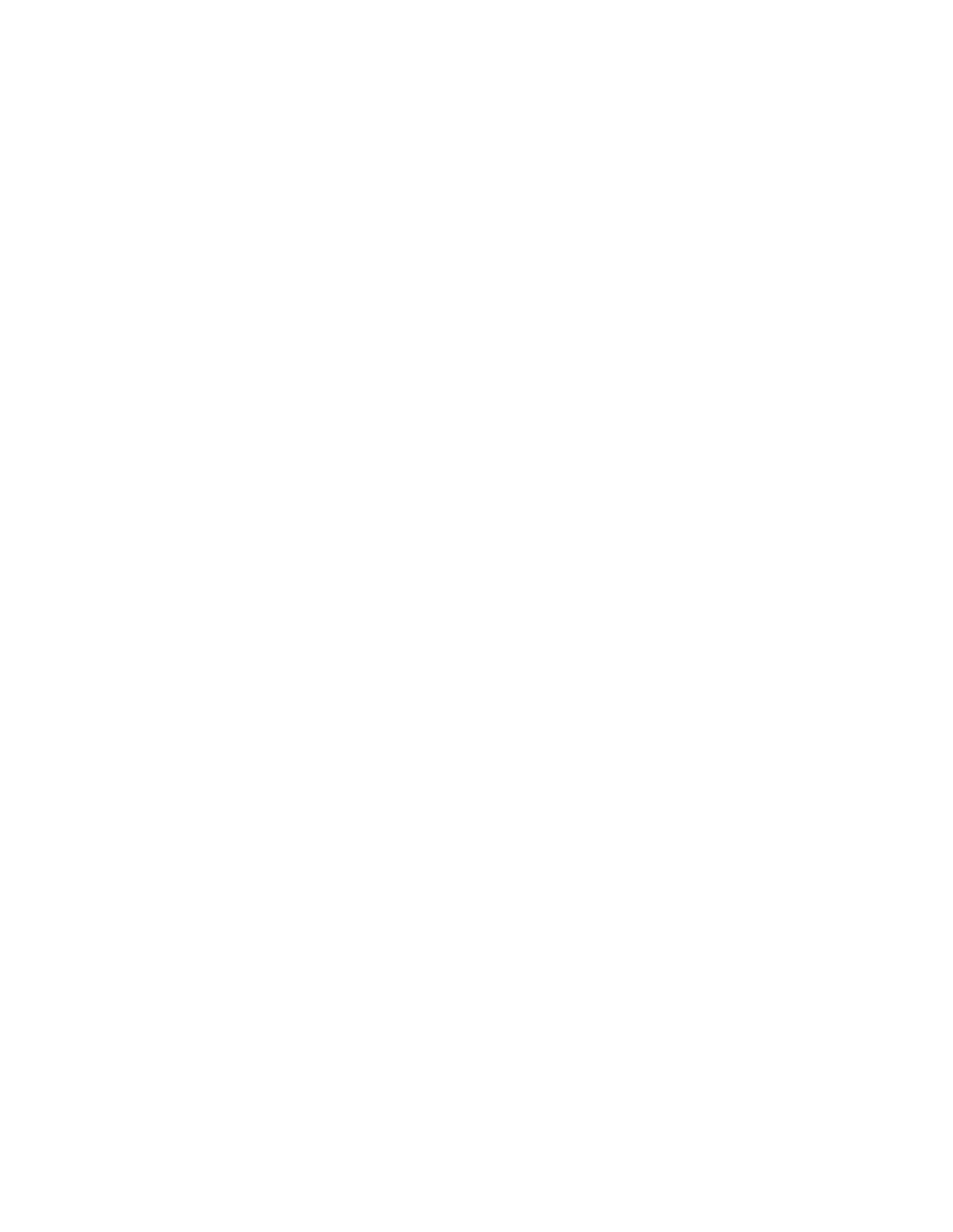# Williams Invitational Weight Class: 149 Date: 1/5/2010

#### Championship Bracket



|                       |                    |                      | M Herrick - RWU      |            |                    |
|-----------------------|--------------------|----------------------|----------------------|------------|--------------------|
|                       | L DiBurro - RWU    |                      |                      |            |                    |
| A Hoffman - AIC       |                    | DiBurro - RWU Inj DF |                      | DiBurro -  |                    |
|                       |                    |                      |                      | RWU INJ DF |                    |
|                       | Hoffman - AIC 3-0  |                      |                      |            |                    |
| B D-Urso - RWU        |                    |                      | DiBurro - RWU 5-0    |            |                    |
|                       | K Wheeler - PSU    |                      |                      |            |                    |
| C Brinkley - Williams |                    | Wheeler - PSU 5-1    |                      |            | DiBurro RWU 4-3    |
|                       | Fields - BSC 5-2   |                      |                      |            |                    |
| D Fields - BSC 4-3    |                    |                      | N Christensen - USM  |            | <b>Third Place</b> |
|                       | Eon - Norwich      |                      |                      |            |                    |
| E Miceli - Williams   |                    | Eon - Norwich 6-3    |                      | Eon INJ DF |                    |
|                       | Robles - USM 4-0   |                      |                      |            |                    |
| F Robles - USM        |                    |                      | Eon - Norwich 2-1 OT |            |                    |
|                       | Gilman - USM       |                      |                      |            |                    |
| G Green WBF:18        |                    | Gilman - USM 8-3     |                      |            |                    |
|                       | Green - Simp. 14-5 |                      |                      |            |                    |
| H Scales - Norwich    |                    |                      |                      |            |                    |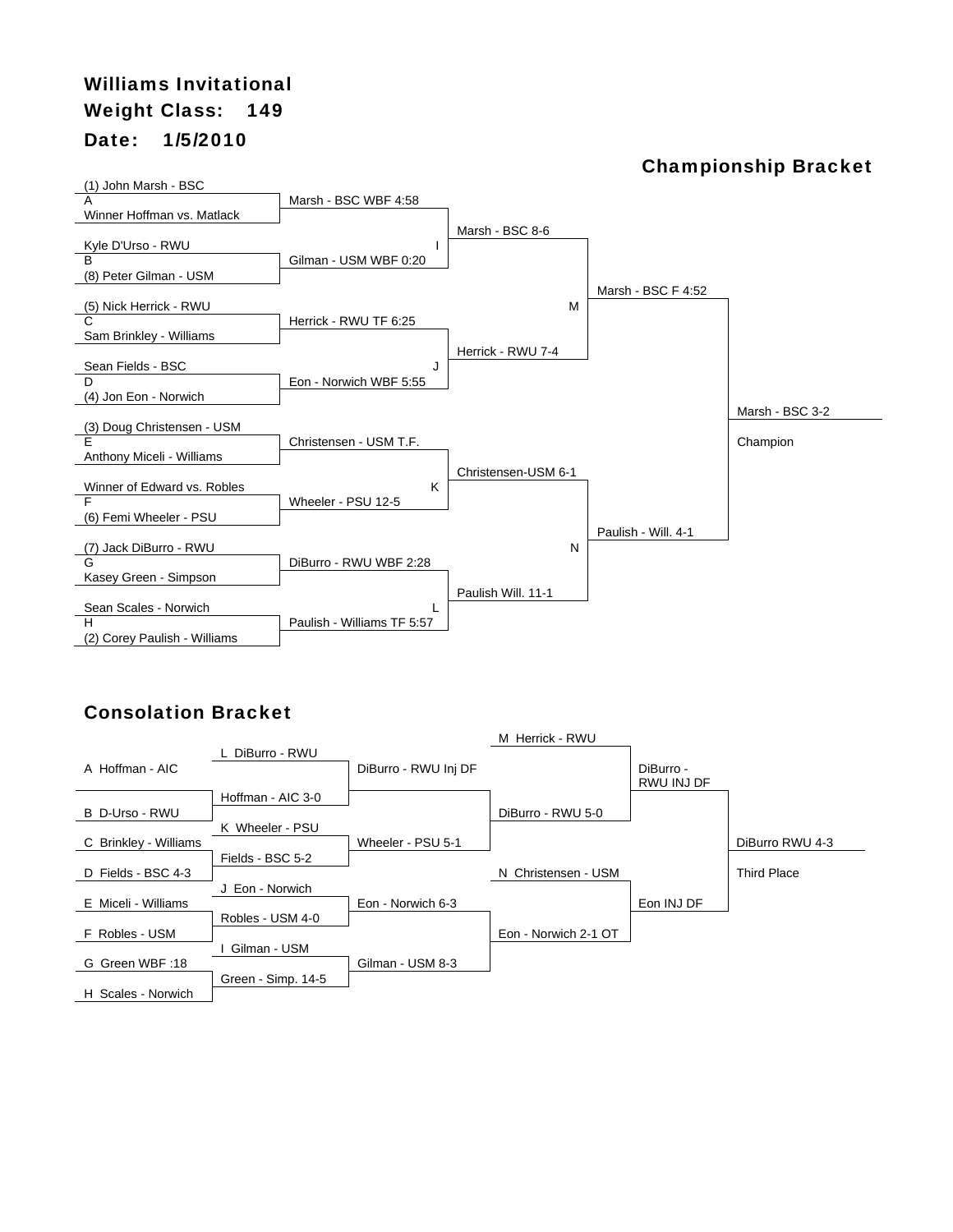## Williams Invitational Weight Class: 157 Date: 1/5/2010

#### Championship Bracket



|                     |                      |                    | M Byrd - USM      |                |                    |
|---------------------|----------------------|--------------------|-------------------|----------------|--------------------|
|                     | L Markowski - RWU    |                    |                   |                |                    |
| A Bye               |                      | Markowski - RWU    |                   | Byrd-USM 7-3   |                    |
|                     | Bye                  |                    |                   |                |                    |
| B Bye               |                      |                    | Markowski - RWU   |                |                    |
|                     |                      |                    | WBF 3:30          |                |                    |
|                     | K Dowling - Simpson  |                    |                   |                |                    |
| C Cirello - RWU     |                      | Cirello - RWU 11-6 |                   |                | Tetrault - AIC 4-2 |
|                     | Cirello - RWU        |                    |                   |                |                    |
| D Bye               |                      |                    | N Tetreault - AIC |                | <b>Third Place</b> |
|                     | Willey - PSU<br>J    |                    |                   |                |                    |
| E Bye               |                      | Willey - PSU       |                   | Tetrault - AIC |                    |
|                     |                      |                    |                   | $5 - 2$        |                    |
|                     | Bye                  |                    |                   |                |                    |
| F Bye               |                      |                    | Willey - PSU 14-5 |                |                    |
|                     | Crothers - RWU       |                    |                   |                |                    |
| G Sanderson - Will. |                      | Crothers - RWU 9-4 |                   |                |                    |
|                     | Sanderson - Williams |                    |                   |                |                    |
| H Bye               |                      |                    |                   |                |                    |
|                     |                      |                    |                   |                |                    |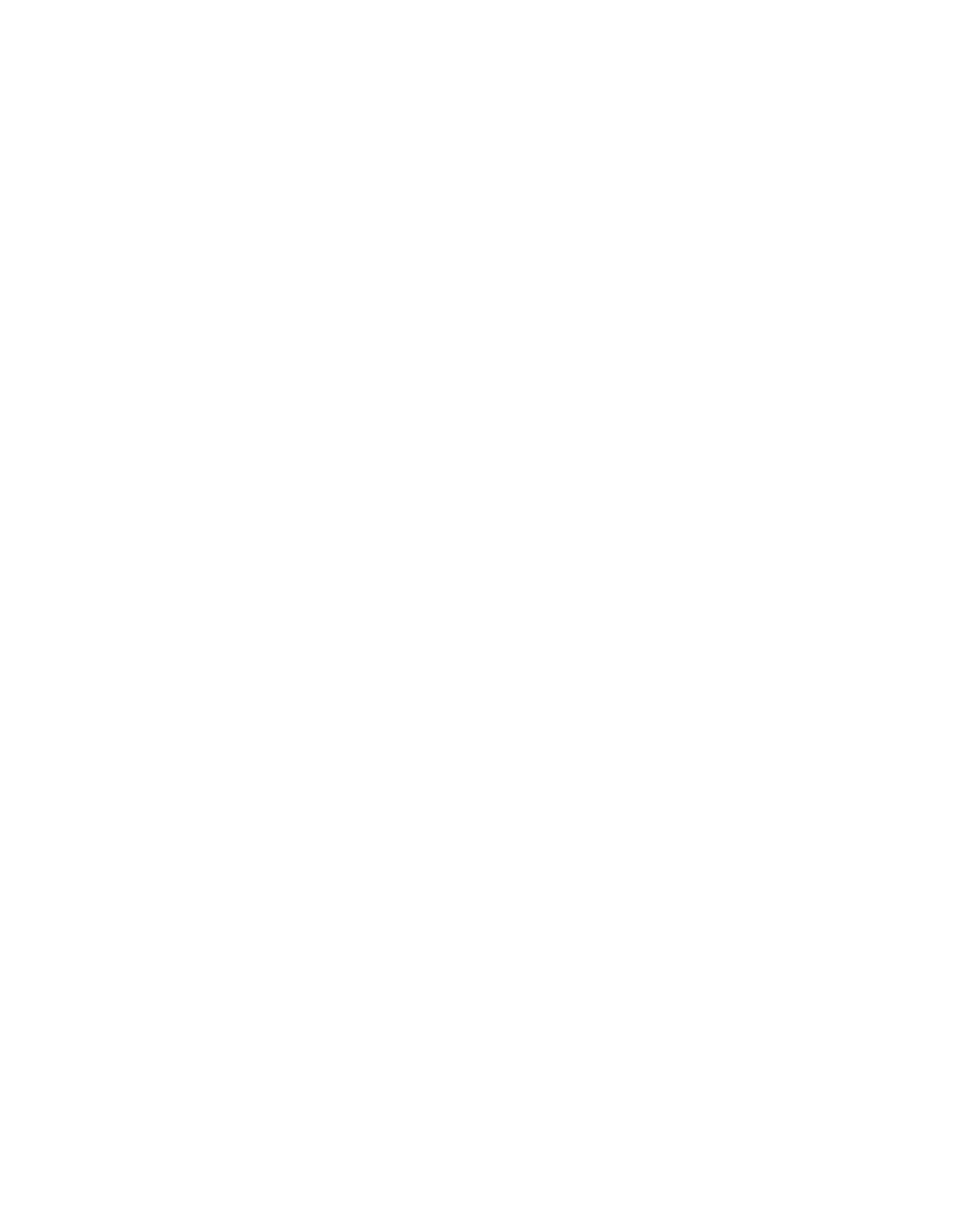# Williams Invitational Weight Class: 165 Date: 1/5/2010

#### Championship Bracket



|                         |                       |                       | M Carter - PSU         |                 |                    |
|-------------------------|-----------------------|-----------------------|------------------------|-----------------|--------------------|
|                         | L Thompson - AIC      |                       |                        |                 |                    |
| A Sheedy - Norwich      |                       | Thompson-AIC Inj. DF  |                        | Thompson -      |                    |
|                         |                       |                       |                        | AIC 6-2         |                    |
|                         | Oliverio-PSU TF 5:33  |                       |                        |                 |                    |
| <b>B</b> Oliverio - PSU |                       |                       | Thompson - AIC 6-3     |                 |                    |
|                         | K Foster - Williams   |                       |                        |                 |                    |
| C Ciaccio - BSC         |                       | Ciaccio - BSC 5-0     |                        |                 | Thompson - AIC 7-3 |
|                         | Ciaccio - BSC - 6-1   |                       |                        |                 |                    |
| D Dreary -BSC           |                       |                       | N Raymond - BSC        |                 | <b>Third Place</b> |
|                         | J Brittenham - NU     |                       |                        |                 |                    |
| E Lefaivre - RWU        |                       | Lefaivre - RWU 3-0    |                        | Raymond         |                    |
|                         |                       |                       |                        | <b>BSC 10-1</b> |                    |
|                         | Lefaivre - RWU 9-4    |                       |                        |                 |                    |
| F Martin Will, 9-4      |                       |                       | Levine - Williams 10-0 |                 |                    |
|                         | Levine - Williams     |                       |                        |                 |                    |
| G Moher - PSU           |                       | Levine - Williams 4-0 |                        |                 |                    |
|                         | Fraulo - Will. F 1:30 |                       |                        |                 |                    |
| H Fraulo - Williams     |                       |                       |                        |                 |                    |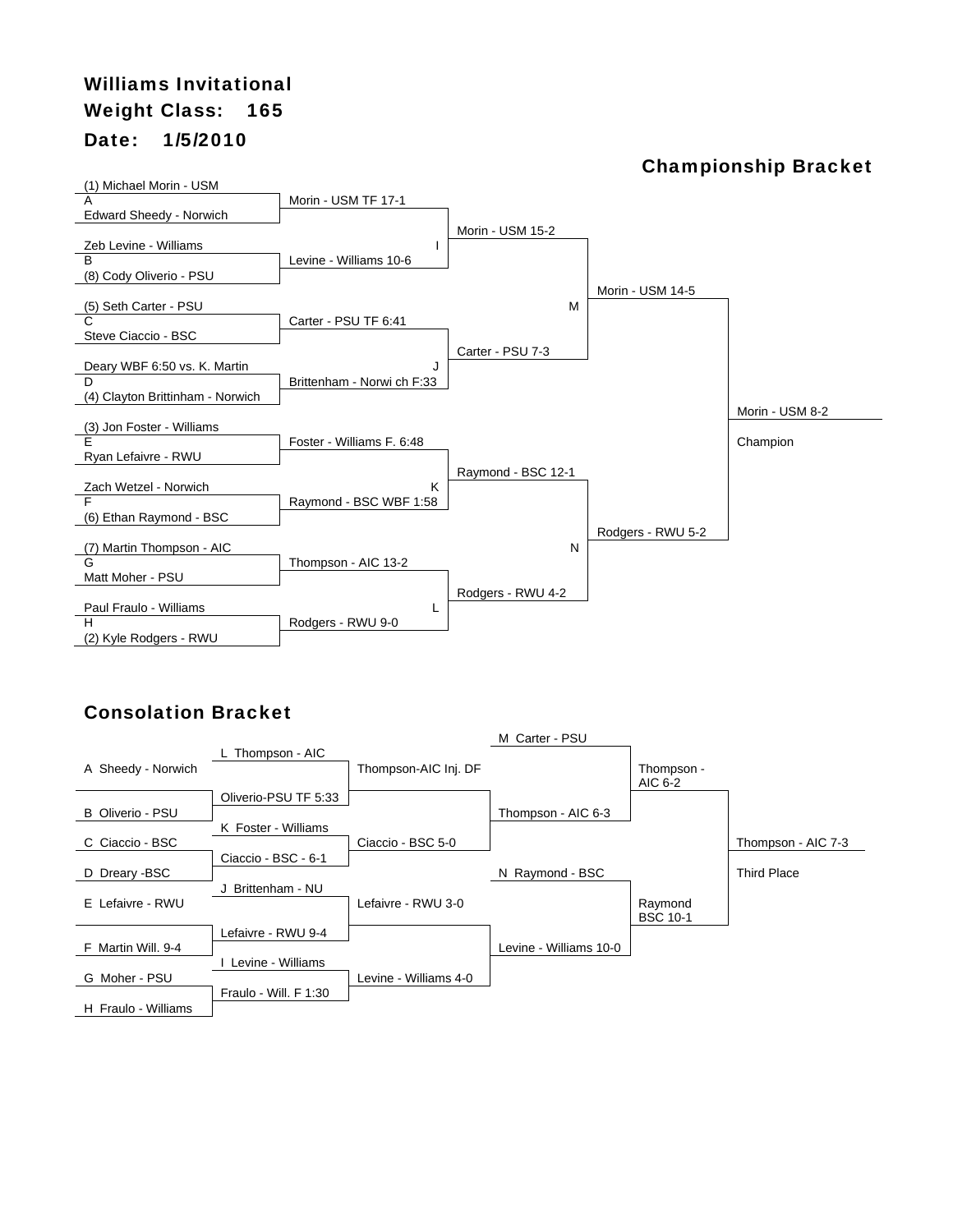## Williams Invitational Weight Class: 174 Date: 1/5/2010

#### Championship Bracket



|                  |                      |                      | M Gatewood - Will.   |                            |                          |
|------------------|----------------------|----------------------|----------------------|----------------------------|--------------------------|
| A Bye            | L Henglin - Williams | Hill - USM 2:59      |                      | Gatewood -<br>Williams 7-1 |                          |
|                  | Hill - USM           |                      |                      |                            |                          |
| B Hill - USM     |                      |                      | Valnoski - NU 9-1    |                            |                          |
|                  | K Valnoski - Norwich |                      |                      |                            |                          |
| C Swett - BSC    |                      | Valnoski - NU F 4:44 |                      |                            | Barber - Simpson<br>17-4 |
|                  | Swett - BSC          |                      |                      |                            |                          |
| D Bye            |                      |                      | N Nadeau - RWU       |                            | <b>Third Place</b>       |
|                  | J Bilodeau - PSU     |                      |                      |                            |                          |
| E Curley - PSU   |                      | Curley - PSU 4-2 OT  |                      | Barber -                   |                          |
|                  |                      |                      |                      | Simpson 4-3                |                          |
|                  | Curley - PSU         |                      |                      |                            |                          |
| F Bye            | Barber - Simpson     |                      | Barber - Simpson 8-0 |                            |                          |
|                  |                      |                      |                      |                            |                          |
|                  |                      | SV 5-4               |                      |                            |                          |
|                  | Ammons - WBF 3:38    |                      |                      |                            |                          |
| H Belcher - AIC  |                      |                      |                      |                            |                          |
| G Ammons - Simp. |                      | Barber - Simpson OT  |                      |                            |                          |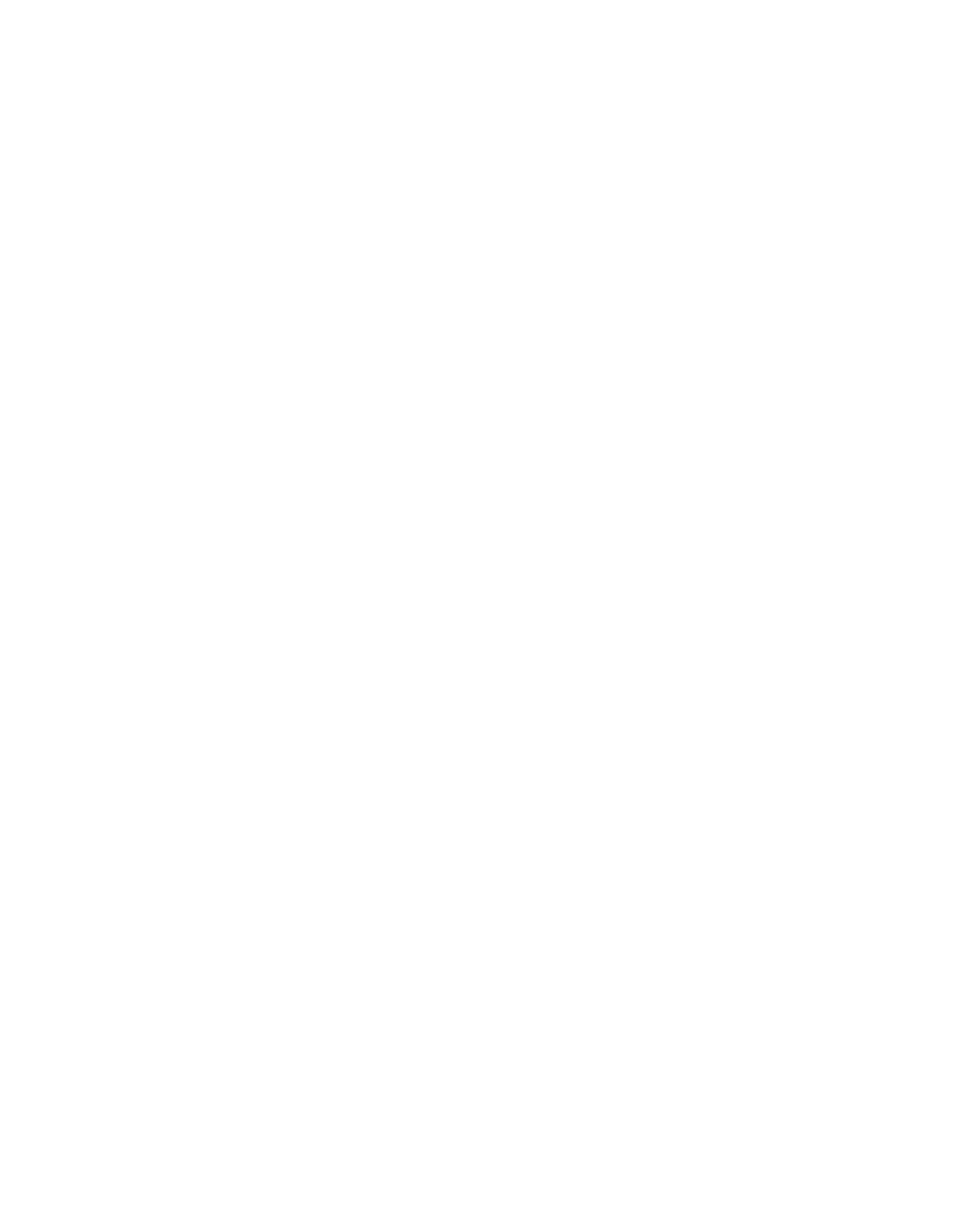# Williams Invitational Weight Class: 197 Date: 1/5/2010

#### Championship Bracket



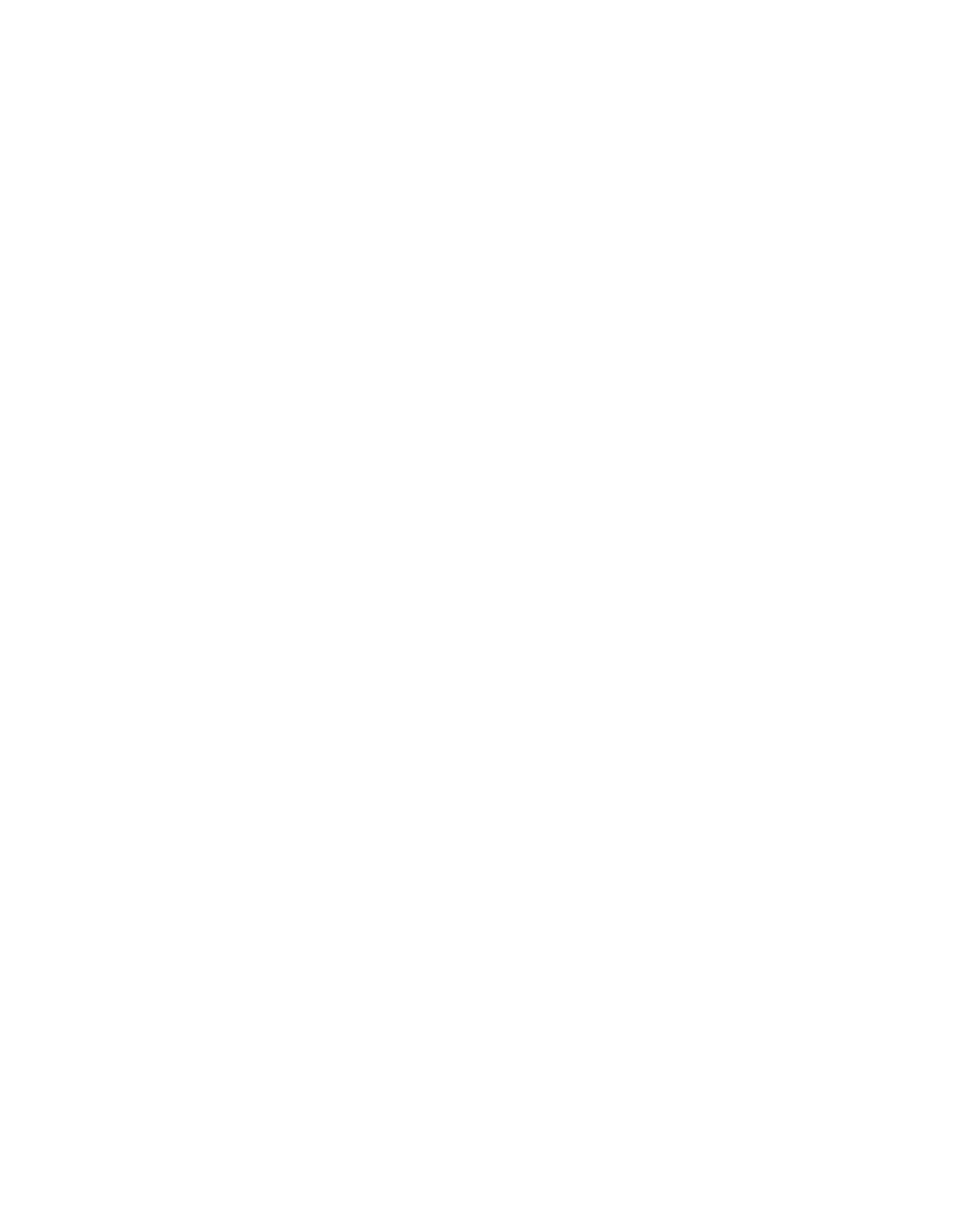# Williams Invitational Weight Class: 184 Date: 1/5/2010

#### Championship Bracket



|                    |                     |                            | M Bloch - AIC      |                   |                    |
|--------------------|---------------------|----------------------------|--------------------|-------------------|--------------------|
| A Bye              | L Chiaka - AIC      | Giovanetti - PSU F<br>1:08 |                    | Bloch - AIC 9-3   |                    |
|                    | Giovanetti - PSU    |                            |                    |                   |                    |
| B Giovanetti - PSU |                     |                            | Aiken - BSC F 2:06 |                   |                    |
|                    | K Rayworth - USM    |                            |                    |                   |                    |
| C Garlasco - RWU   |                     | Aiken - BSC F 5:26         |                    |                   | Bloch AIC 9-3      |
|                    | Aiken - BSC Med. DF |                            |                    |                   |                    |
| D Aiken - BSC      |                     |                            | N Tanny - BSC      |                   | <b>Third Place</b> |
|                    | J Laurino - USM     |                            |                    |                   |                    |
| E Bye              |                     | Laurino - USM F 3:18       |                    | LaMarca -         |                    |
|                    |                     |                            |                    | <b>USM F 5:35</b> |                    |
|                    | Phillips - PSU      |                            |                    |                   |                    |
| F Phillips - PSU   |                     |                            | LaMarca - USM F:40 |                   |                    |
|                    | Sicwiessui - BSC    |                            |                    |                   |                    |
| G Monica - Norwich |                     | LaMarca-USM F 2:36         |                    |                   |                    |
|                    | LaMarca-USM F 4:01  |                            |                    |                   |                    |
| H LaMarca - USM    |                     |                            |                    |                   |                    |